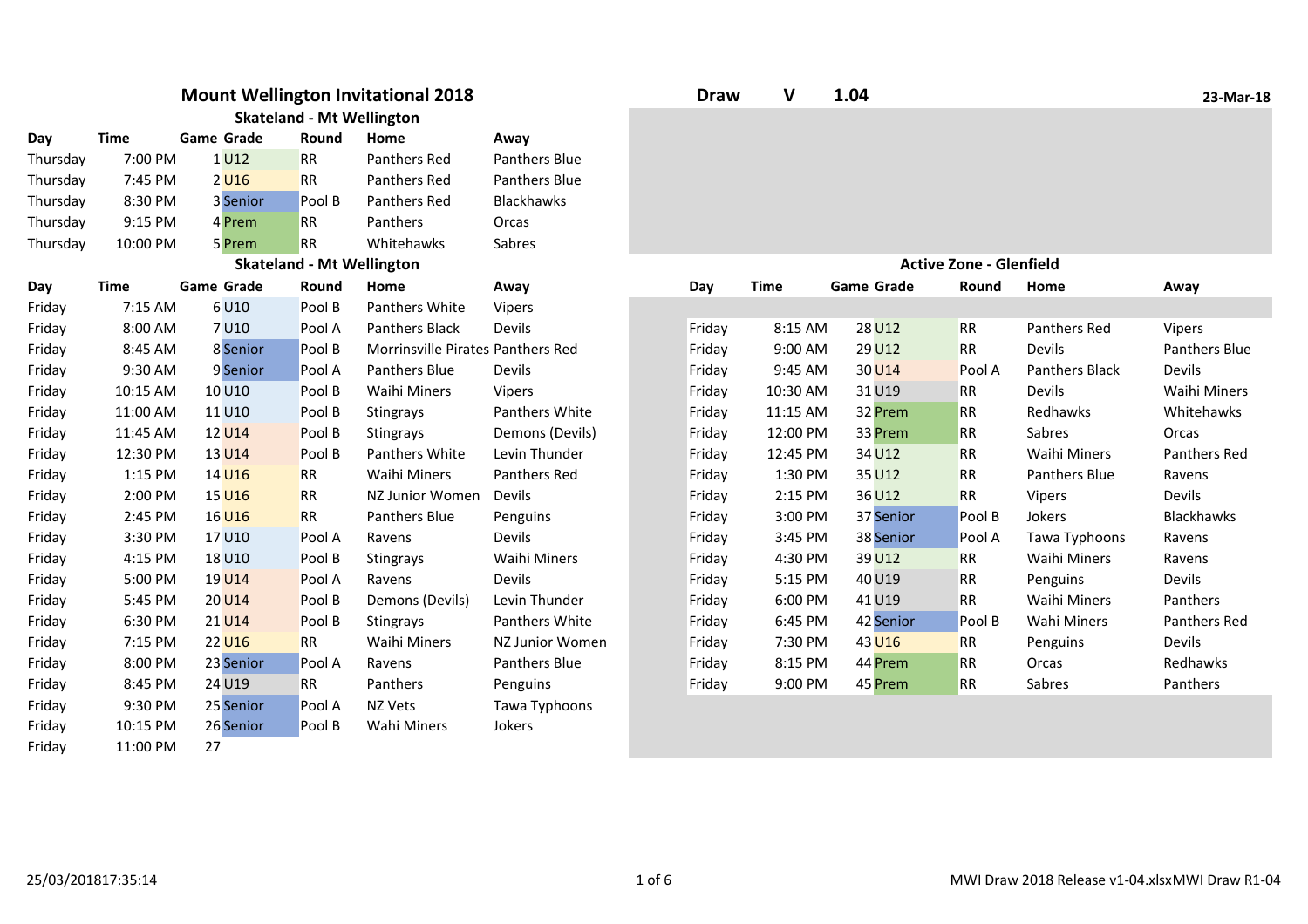|          | <b>Skateland - Mt Wellington</b> |                   |            |                     |                             |        | <b>Active Zone - Glenfield</b> |             |                   |            |                 |                       |
|----------|----------------------------------|-------------------|------------|---------------------|-----------------------------|--------|--------------------------------|-------------|-------------------|------------|-----------------|-----------------------|
| Day      | <b>Time</b>                      | <b>Game Grade</b> | Round      | Home                | Away                        |        | Day                            | <b>Time</b> | <b>Game Grade</b> | Round      | Home            | Away                  |
| Saturday | 7:15 AM                          | 46                |            |                     |                             |        |                                |             |                   |            |                 |                       |
| Saturday | 8:00 AM                          | 47 U12            | <b>RR</b>  | Ravens              | Panthers Red                |        | Saturday                       | 8:00 AM     | 68 U14            | Pool A     | Ravens          | <b>Panthers Black</b> |
| Saturday | 8:45 AM                          | 48 U12            | <b>RR</b>  | <b>Vipers</b>       | <b>Panthers Blue</b>        |        | Saturday                       | 8:45 AM     | 69 U14            | Pool B     | Demons (Devils) | <b>Panthers White</b> |
| Saturday | 9:30 AM                          | 49 U12            | <b>RR</b>  | Devils              | Waihi Miners                |        | Saturday                       | 9:30 AM     | 70 U14            | Pool B     | Levin Thunder   | <b>Stingrays</b>      |
| Saturday | 10:15 AM                         | 50 Prem           | <b>RR</b>  | Redhawks            | Sabres                      |        | Saturday                       | 10:15 AM    | 71 U10            | Pool A     | Ravens          | <b>Panthers Black</b> |
| Saturday | 11:00 AM                         | 51 Prem           | <b>RR</b>  | Whitehawks          | Panthers                    |        | Saturday                       | 11:00 AM    | 72 U10            | Pool B     | Waihi Miners    | <b>Panthers White</b> |
| Saturday | 11:45 AM                         | 52 U16            | <b>RR</b>  | <b>Devils</b>       | <b>Panthers Blue</b>        |        | Saturday                       | 11:45 AM    | 73 U10            | Pool B     | <b>Vipers</b>   | <b>Stingrays</b>      |
| Saturday | 12:30 PM                         | 53 U16            | <b>RR</b>  | Panthers Red        | NZ Junior Women             |        |                                |             |                   |            |                 |                       |
| Saturday | 1:15 PM                          | 54 U16            | <b>RR</b>  | <b>Waihi Miners</b> | Penguins                    |        |                                |             |                   |            |                 |                       |
| Saturday | 2:00 PM                          | 55 U14            | $P$ /off 1 | 1st Pool A          | 3rd Pool B                  |        |                                |             |                   |            |                 |                       |
| Saturday | 2:45 PM                          | 56 U19            | <b>RR</b>  | Waihi Miners        | Penguins                    |        |                                |             |                   |            |                 |                       |
| Saturday | 3:30 PM                          | 57 U19            | <b>RR</b>  | <b>Devils</b>       | Panthers                    |        | Saturday                       | 3:30 PM     | 74 Senior         | Pool A     | Panthers Blue   | Tawa Typhoons         |
| Saturday | 4:15 PM                          | 58 U16            | <b>RR</b>  | <b>Devils</b>       | <b>Waihi Miners</b>         |        | Saturday                       | 4:15 PM     | 75 Senior         | Pool A     | <b>Devils</b>   | NZ Vets               |
| Saturday | 5:00 PM                          | 59 Senior         | Pool B     | Jokers              | <b>Morrinsville Pirates</b> |        | Saturday                       | 5:00 PM     | 76 U10            | $P$ /off 1 | 1st Pool A      | 3rd Pool B            |
| Saturday | 5:45 PM                          | 60 Senior         | Pool B     | <b>Blackhawks</b>   | Wahi Miners                 |        | Saturday                       | 5:45 PM     | 77 U10            | P/off 2    | 2nd Pool A      | 2nd Pool B            |
| Saturday | 6:30 PM                          | 61 U14            | $P/$ off 2 | 2nd Pool A          | 2nd Pool B                  |        | Saturday                       | 6:30 PM     | 78 U10            | $P$ /off 3 | 3rd Pool A      | 1st Pool B            |
| Saturday | 7:15 PM                          | 62 U14            | $P/$ off 3 | 3rd Pool A          | 1st Pool B                  |        | Saturday                       | 7:15 PM     | 79 Jnr Womer      | <b>RR</b>  | Ravens          | Devils                |
| Saturday | 8:00 PM                          | 63 U16            | <b>RR</b>  | Penguins            | Panthers Red                |        | Saturday                       | 8:00 PM     | 80 Prem           | <b>RR</b>  | Orcas           | Whitehawks            |
| Saturday | 8:45 PM                          | 64 U16            | <b>RR</b>  | NZ Junior Women     | <b>Panthers Blue</b>        |        | Saturday                       | 8:45 PM     | 81 Prem           | <b>RR</b>  | Panthers        | Redhawks              |
| Saturday | 9:30 PM                          | 65 Senior         | Pool B     | <b>Blackhawks</b>   | <b>Morrinsville Pirates</b> | change |                                |             |                   |            |                 |                       |
| Saturday | 10:15 PM                         | 66 Senior         | Pool B     | Panthers Red        | Jokers                      | change |                                |             |                   |            |                 |                       |
| Saturday | 11:00 PM                         | 67 Senior         | Pool A     | Ravens              | NZ Vets                     |        |                                |             |                   |            |                 |                       |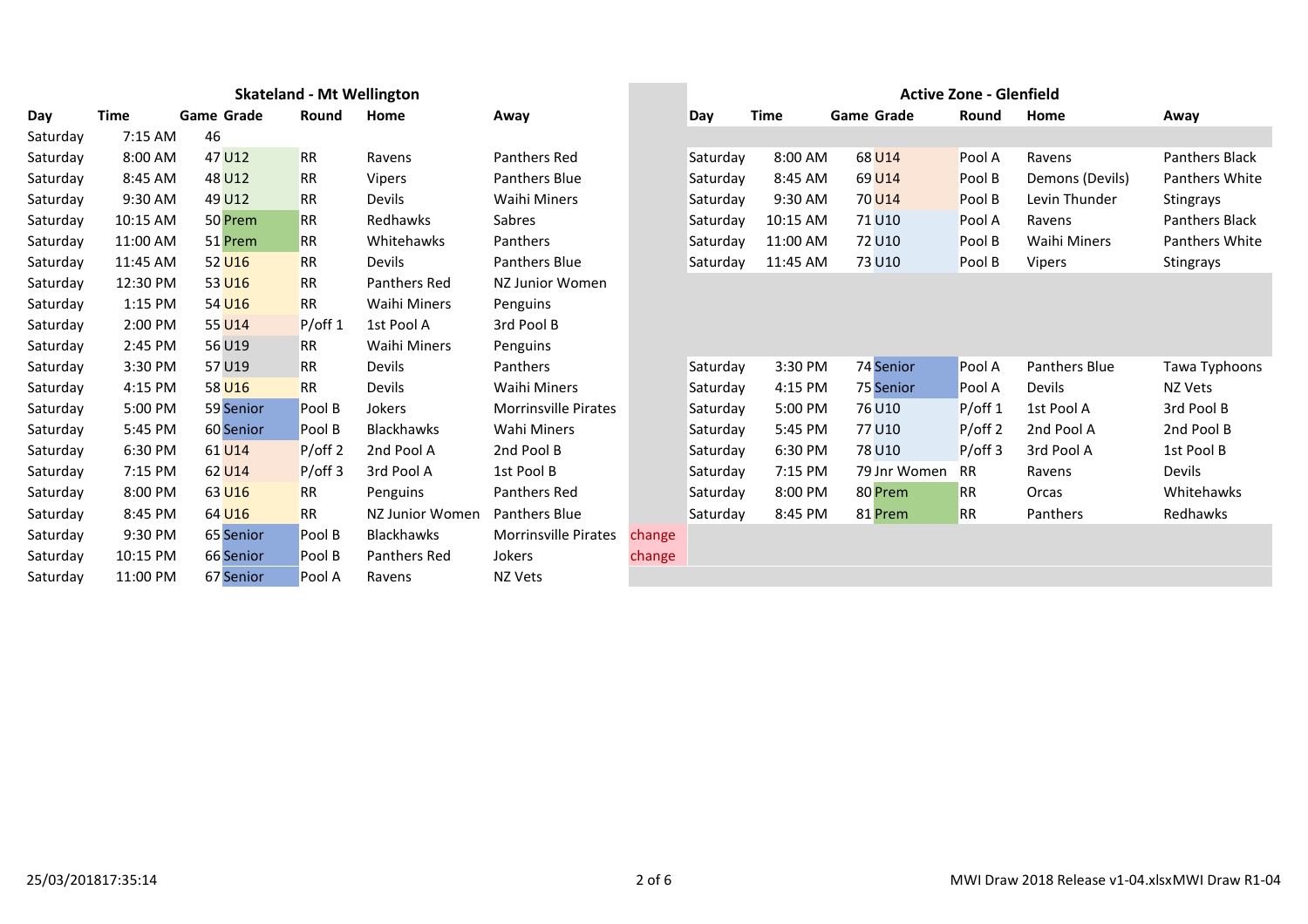|        |          |                   | <b>Skateland - Mt Wellington</b> |                      |                     |
|--------|----------|-------------------|----------------------------------|----------------------|---------------------|
|        | Time     | <b>Game Grade</b> | Round                            | Home                 | Away                |
| Sunday | 7:15 AM  | 82                |                                  |                      |                     |
|        | 8:00 AM  | 83 U10            | semi 3                           | Loser p/off 1        | 4th in Pool B       |
| Sunday | 8:45 AM  | 84 U10            | semi 1                           | Winner p/off 1       | Loser p/off 2       |
| Sunday | 9:30 AM  | 85 U10            | semi 2                           | Winner p/off 2       | Winner p/off 3      |
| Sunday | 10:15 AM | 86 U19            | semi                             | 1st in RR            | 4th in RR           |
| Sunday | 11:00 AM | 87 U19            | semi                             | 2nd in RR            | 3rd in RR           |
| Sunday | 11:45 AM | 88 U10            | 5th / $6th$                      | Winner semi 3        | Loser $p$ /off 3    |
| Sunday | 12:30 PM | 89 U10            | 4th/3rd                          | Loser semi 1         | Loser semi 2        |
| Sunday | 1:15 PM  | 90 U10            | Final                            | Winner semi 1        | Winner semi 2       |
| Sunday | 2:00 PM  | 91 U14            | semi 3                           | Loser $p$ /off 1     | 4th in Pool B       |
| Sunday | 2:45 PM  | 92 U14            | semi 1                           | Winner p/off 1       | Loser p/off 2       |
| Sunday | 3:30 PM  | 93 U14            | semi 2                           | Winner p/off 2       | Winner p/off 3      |
| Sunday | 4:15 PM  | 94 Senior         | Pool A                           | NZ Vets              | Panthers Blue       |
| Sunday | 5:00 PM  | 95 Senior         | Pool A                           | Devils               | Ravens              |
| Sunday | 5:45 PM  | 96 U12            | <b>RR</b>                        | Ravens               | Devils              |
| Sunday | 6:30 PM  | 97 U12            | <b>RR</b>                        | Panthers Blue        | <b>Waihi Miners</b> |
| Sunday | 7:15 PM  | 98 Senior         |                                  | 9th /10th 5th Pool A | 5th Pool B          |
| Sunday | 8:00 PM  | 99 Senior         | Semi 1                           | 1st in Pool A        | 2nd Pool B          |
| Sunday | 8:45 PM  | 100 Senior        | semi 2                           | 1st in Pool B        | 2nd Pool A          |
| Sunday | 9:30 PM  | 101 Senior        |                                  | 5th / 6th 3rd Pool A | 3rd Pool B          |
| Sunday | 10:15 PM | 102 Senior        |                                  | 7th / 8th 4th Pool A | 4th Pool B          |
| Sunday | 11:00 PM | 103               |                                  |                      |                     |